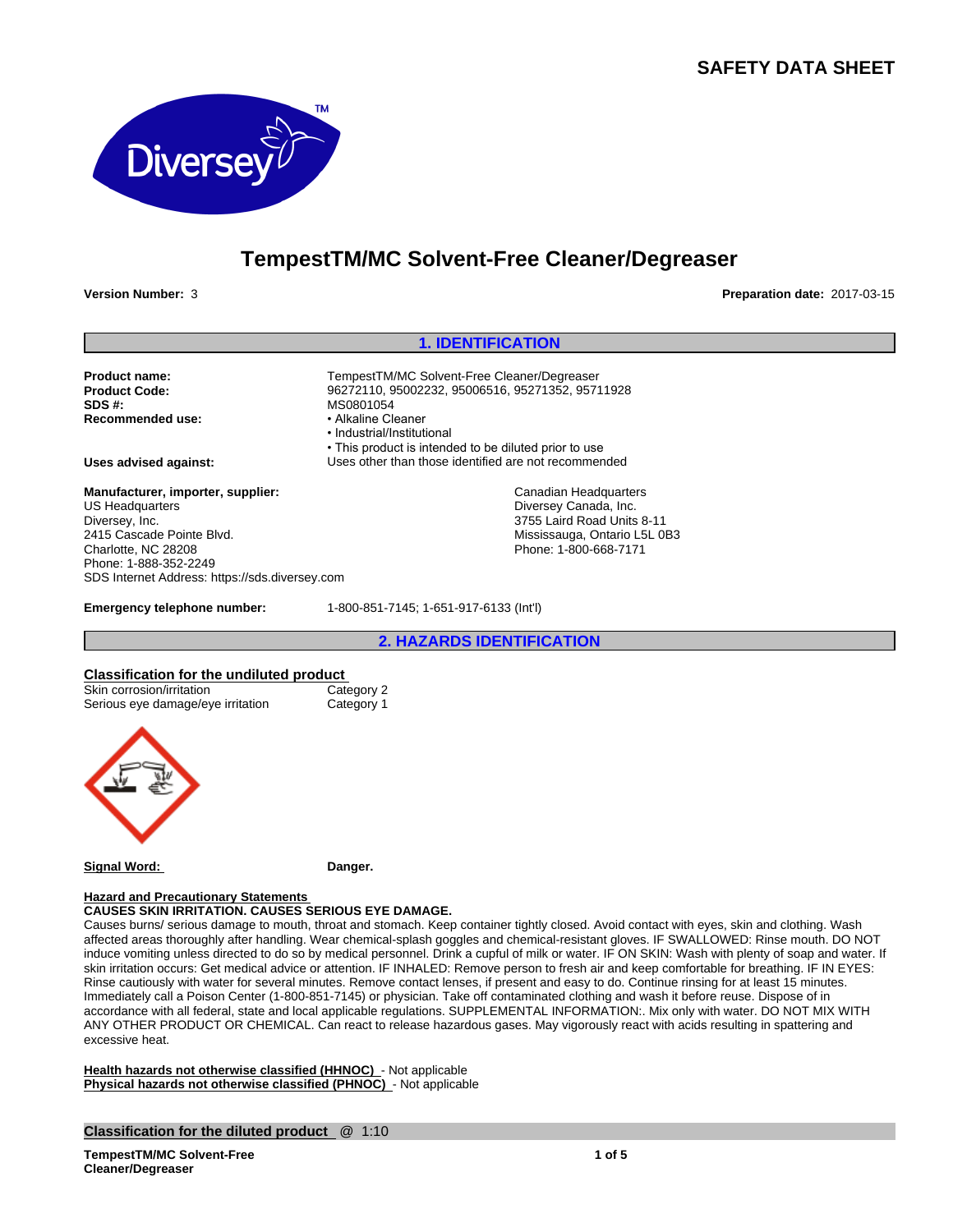This product, when diluted as stated on the label, is not classified as hazardous according to OSHA 29CFR 1910.1200 (HazCom 2012-GHS) and Canadian Hazardous Products Regulations (HPR) (WHMIS 2015-GHS).

**Hazard and Precautionary Statements** 

None required.

### **3. COMPOSITION/INFORMATION ON INGREDIENTS**

## **Classified Ingredients**

\*Exact percentages are being withheld as trade secret information

# **4. FIRST AID MEASURES**

# **Undiluted Product:**

**Eyes:** IF IN EYES: Rinse cautiously with water for several minutes. Remove contact lenses, if present and easy to do. Continue rinsing for at least 15 minutes.

**Skin:** IF ON SKIN (or hair): Take off immediately all contaminated clothing. Rinse skin with water for at least 15 minutes. IF ON SKIN: Wash with plenty of soap and water. If skin irritation occurs: Get medical advice/attention.

**Inhalation:** IF INHALED: Remove person to fresh air and keep comfortable for breathing.

**Ingestion:** IF SWALLOWED: Rinse mouth. DO NOT induce vomiting unless directed to do so by medical personnel. Drink a cupful of milk or water.

**Most Important Symptoms/Effects:** No information available. **Immediate medical attention and special treatment needed** Not applicable.

#### **Diluted Product:**

**Eyes:** Rinse with plenty of water. **Skin:** No specific first aid measures are required **Inhalation:** No specific first aid measures are required **Ingestion:** IF SWALLOWED: Call a Poison Center (1-800-851-7145) or doctor/physician if you feel unwell.

# **5. FIRE-FIGHTING MEASURES**

**Specific methods:** No special methods required **Specific hazards:** 

**Suitable extinguishing media:** Extinguish fire using agent suitable for surrounding fire.<br>
Specific hazards: Not applicable.

**Special protective equipment for firefighters:** As in any fire, wear self-contained breathing apparatus pressure-demand, MSHA/NIOSH (approved or equivalent) and full protective gear. **Extinguishing media which must not be used for safety reasons:** No information available.

#### **6. ACCIDENTAL RELEASE MEASURES**

**Environmental precautions and clean-up methods:**

**Personal precautions:** Put on appropriate personal protective equipment (see Section 8.). Clean-up methods - large spillage. Absorb spill with inert material (e.g. dry sand or earth), then place in a chemical waste container. Use a water rinse for final clean-up.

#### **7. HANDLING AND STORAGE**

**Handling:** Avoid contact with skin, eyes and clothing. Do not taste or swallow. Remove and wash contaminated clothing and footwear before re-use. Wash thoroughly after handling. Product residue may remain on/in empty containers. All precautions for handling the product must be used in handling the empty container and residue. Mix only with water. Do not mix with any other product or chemical. May react to release hazardous gases. May vigorously react with acids resulting in spattering and excessive heat. FOR COMMERCIAL AND INDUSTRIAL USE ONLY. **Storage:** Protect from freezing. Keep tightly closed in a dry, cool and well-ventilated place. KEEP OUT OF REACH OF CHILDREN. **Aerosol Level (if applicable) :** Not applicable.

#### **8. EXPOSURE CONTROLS / PERSONAL PROTECTION**

**Exposure Guidelines:** .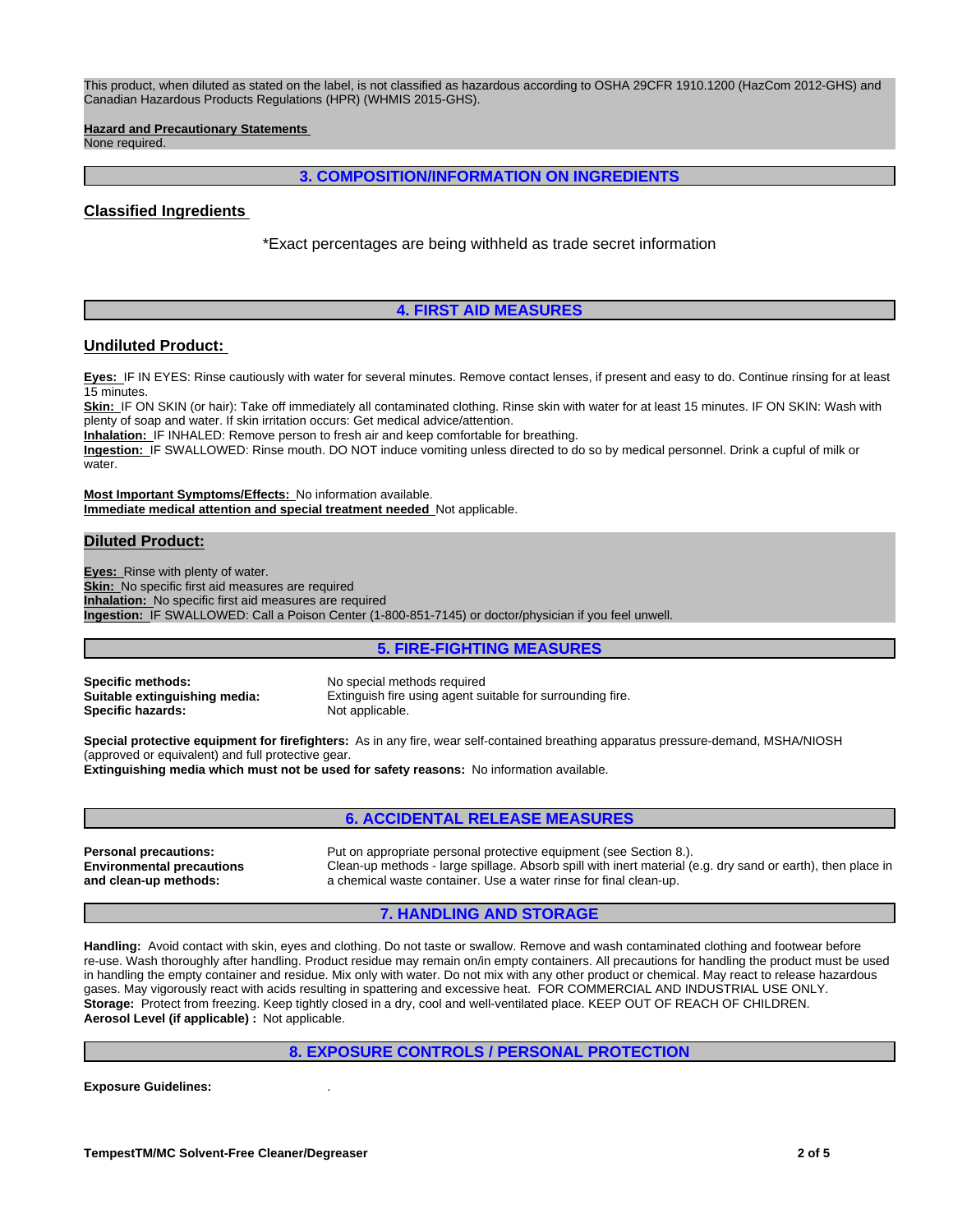#### **Undiluted Product:**

**Engineering measures to reduce exposure:** No special ventilation requirements. General room ventilation is adequate.

| <b>Personal Protective Equipment</b> |                                                                        |
|--------------------------------------|------------------------------------------------------------------------|
| Eye protection:                      | Chemical-splash goggles.                                               |
| Hand protection:                     | Chemical-resistant gloves.                                             |
| Skin and body protection:            | No special protective clothing is required.                            |
| <b>Respiratory protection:</b>       | No special protective clothing is required.                            |
| <b>Hygiene measures:</b>             | Handle in accordance with good industrial hygiene and safety practice. |
|                                      |                                                                        |

#### **Diluted Product:**

**Engineering measures to reduce exposure:** Good general ventilation should be sufficient to control airborne levels

| Eye protection:<br>Hand protection: | No personal protective equipment required under normal use conditions.<br>No personal protective equipment required under normal use conditions. |
|-------------------------------------|--------------------------------------------------------------------------------------------------------------------------------------------------|
| Skin and body protection:           | No personal protective equipment required under normal use conditions.                                                                           |
| <b>Respiratory protection:</b>      | No personal protective equipment required under normal use conditions.                                                                           |
| <b>Hygiene measures:</b>            | Handle in accordance with good industrial hygiene and safety practice.                                                                           |

**9. PHYSICAL AND CHEMICAL PROPERTIES**

**Explosion limits: - upper:** Not determined **- lower:** Not determined **@** 1:10 12 > 200 °F > 93.4 °C **Physical State:** Liquid **Color:** Clear Green<br> **Evaporation Rate:** No information available **Color:** Color: Surfactant **Evaporation Rate:** No information available **Concernantial Concernantial Codor:** Surfactant **Odor: Odor: Notifactant Odor threshold:** No information available. **Concernantial Bolling point/range:** Not determined **Odor threshold: No information available.**<br>**Melting point/range: Not determined Autoignition temperature:** No information available **Solubility:** Completely Soluble **Solubility in other solvents:** No information available **Density:** 8.9 lbs/gal 1.067 Kg/L **Bulk density:** No information available<br>**Flash point (°F):** > 200 °F > 93.4 °C **Flash point (°F):** > 200 °F > 93.4 °C **Partition coefficient (n-octanol/water):** No information available **Viscosity:** No information available **Viscosity:** No information available **Viscosity:** No information available **VOC:** 0 % \* **pH:** 12.95 **Flammability (Solid or Gas):** Not applicable **Corrosion to metals:** Not corrosive **Sustained combustion:** Not applicable

**Decomposition temperature:** Not determined Not applicable **Vapor density:** No information available<br>**Vapor pressure:** No information available. **Elemental Phosphorus:** 0.00 % by wt.

#### **VOC % by wt. at use dilution** 0

\* - Title 17, California Code of Regulations, Division 3, Chapter 1, Subchapter 8.5, Article 2, Consumer Products, Sections 94508

#### **10. STABILITY AND REACTIVITY**

**Reactivity:** Not Applicable **Stability:** Not Applicable Stability: **Stability:** The product is stable<br> **Possibility of hazardous reactions:** May vigorously react **Hazardous decomposition products:**<br>Materials to avoid:

May vigorously react with acids resulting in spattering and excessive heat.<br>None reasonably foreseeable. **Materials to avoid:** Strong acids. Do not mix with any other product or chemical unless specified in the use directions.<br> **Conditions to avoid:** No information available. **Conditions to avoid:** No information available.

**11. TOXICOLOGICAL INFORMATION**

**Information on likely routes of exposure:**

Skin contact, Inhalation, Ingestion, Eye contact

# **Delayed, immediate, or chronic effects and symptoms from short and long-term exposure**

**Skin contact:** Causes skin irritation. Symptoms may include pain (which may be delayed), redness, and/or discomfort. **Eye contact:** Corrosive. Causes serious eye damage. Symptoms may include pain, burning sensation, redness, watering, blurred vision or loss of vision.

**Ingestion:** Causes burns/ serious damage to mouth, throat and stomach. Symptoms may include stomach pain and nausea. **Inhalation:** May cause irritation and corrosive effects to nose, throat and respiratory tract. Symptoms may include coughing and difficulty breathing.

**Sensitization:** No known effects.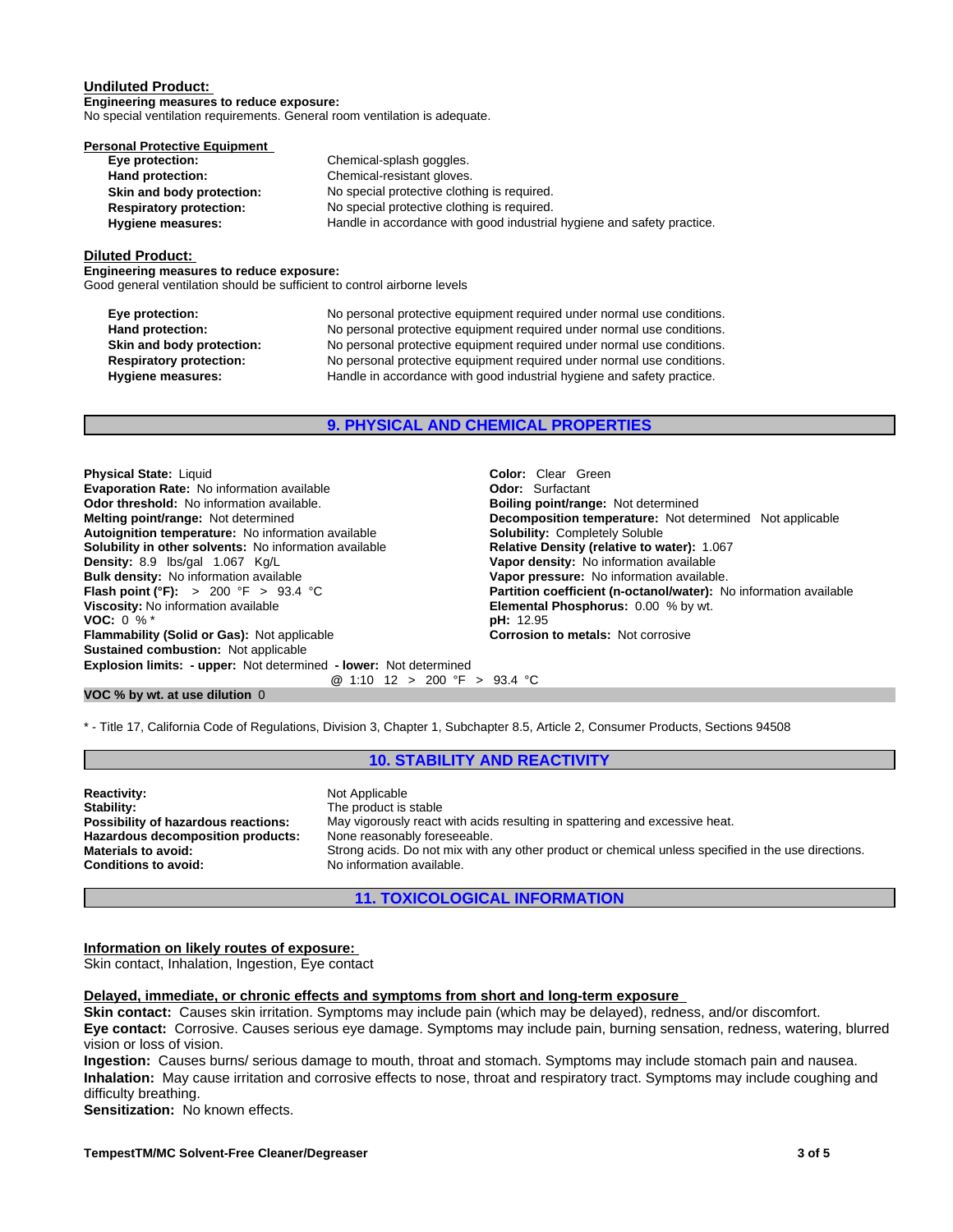**Target Organs (SE):** None known **Target Organs (RE):** None known

**Numerical measures of toxicity ATE - Oral (mg/kg):** >5000 **ATE - Inhalatory, mists (mg/l):** >20

# **12. ECOLOGICAL INFORMATION**

**Ecotoxicity:** No information available.

**Persistence and Degradability:** No information available.

**Bioaccumulation:** No information available.

# **13. DISPOSAL CONSIDERATIONS**

**Waste from residues / unused products (undiluted product):** This product, as sold, if discarded or disposed, is a hazardous waste according to Federal regulations (40 CFR 261.4 (b)(4)). Under RCRA, it is the responsibility of the user of the product to determine, at the time of disposal, whether the waste solution meets RCRA criteria for hazardous waste. Dispose in compliance with all Federal, state, provincial, and local laws and regulations.

**Waste from residues / unused products (diluted product):** This product, when diluted as stated on this SDS, is not a hazardous waste according to Federal regulations (40 CFR 261.4 (b)(4)). Under RCRA, it is the responsibility of the user of the product to determine, at the time of disposal, whether the waste solution meets RCRA criteria for hazardous waste. Dispose in compliance with all Federal, state, provincial, and local laws and regulations.

**RCRA Hazard Class (undiluted product):** D002 Corrosive Waste **RCRA Hazard Class (diluted product): Not Regulated Contaminated Packaging:** Do not re-use empty containers.

**14. TRANSPORT INFORMATION**

**DOT (Ground) Bill of Lading Description:** NOT REGULATED

**IMDG (Ocean) Bill of Lading Description:** NOT REGULATED

**15. REGULATORY INFORMATION**

**International Inventories at CAS# Level**  All components of this product are listed on the following inventories: U.S.A. (TSCA).

**RIGHT TO KNOW (RTK)** 

**CERCLA/ SARA** 

**Canadian Regulations**

**16. OTHER INFORMATION**

**NFPA (National Fire Protection Association)**  Rating Scale: (Low Hazard) 0 - 4 (Extreme Hazard)

**Health** 3 **Flammability** 0

**TempestTM/MC Solvent-Free Cleaner/Degreaser 4 of 5**